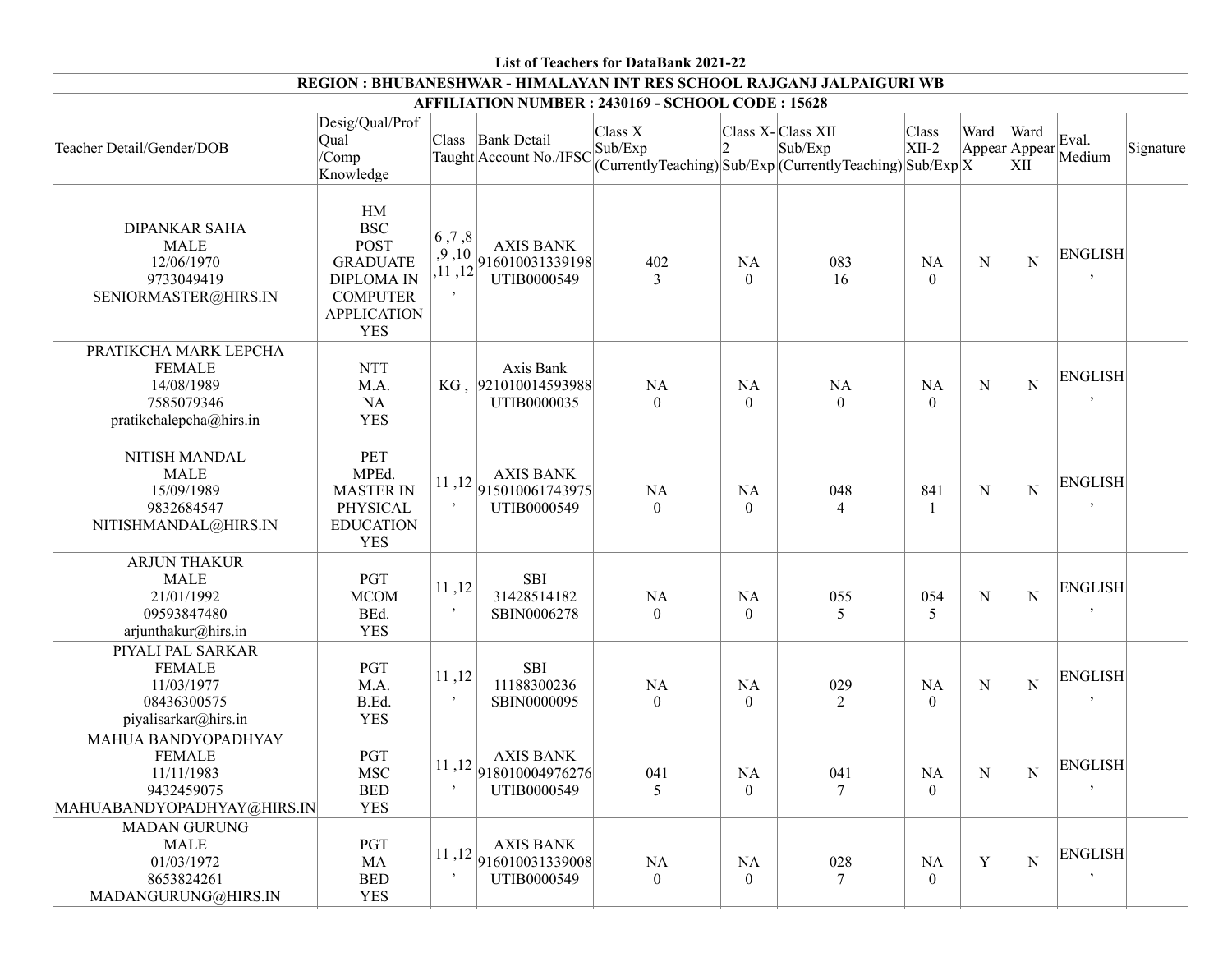| <b>SHUJAAT MITRA</b><br><b>MALE</b><br>22/02/1988<br>7278414175<br>SHUJAATMITRA@HIRS.IN       | PGT<br>MSc., MBA<br><b>BED</b><br><b>YES</b>                                                                                                                            | 11,12 <br>$\ddot{\phantom{1}}$ | <b>AXIS BANK</b><br>917010012183900<br>UTIB0000549                                | NA<br>$\theta$              | NA<br>$\theta$        | 066<br>3              | 083<br>$\mathbf{1}$       | N         | N           | <b>ENGLISH</b><br>$\cdot$ |
|-----------------------------------------------------------------------------------------------|-------------------------------------------------------------------------------------------------------------------------------------------------------------------------|--------------------------------|-----------------------------------------------------------------------------------|-----------------------------|-----------------------|-----------------------|---------------------------|-----------|-------------|---------------------------|
| <b>SANCHARI GHATAK</b><br><b>FEMALE</b><br>18/12/1983<br>9088632171<br>SANCHARIGHATAK@HIRS.IN | <b>PGT</b><br>MA<br><b>BED</b><br><b>YES</b>                                                                                                                            | 11,12<br>$\cdot$               | <b>AXIS BANK</b><br>915010061744295<br>UTIB0000549                                | NA<br>$\Omega$              | <b>NA</b><br>$\theta$ | 027<br>$\overline{1}$ | <b>NA</b><br>$\theta$     | N         | $\mathbf N$ | <b>ENGLISH</b><br>$\cdot$ |
| <b>DEBABRATA GIRI</b><br><b>MALE</b><br>07/02/1992<br>9932395004<br>DEBABRATAGIRI@HIRS.IN     | PGT<br><b>MSC</b><br><b>BED</b><br><b>YES</b>                                                                                                                           | 9,10<br>$\cdot$                | <b>AXIS BANK</b><br>,11 ,12 918010105614040<br>UTIB0000549                        | 086<br>-1                   | NA<br>$\theta$        | 043<br>$\overline{2}$ | NA<br>$\overline{0}$      | N         | $\mathbf N$ | <b>ENGLISH</b><br>$\cdot$ |
| <b>NILOY BISWAS</b><br><b>MALE</b><br>10/11/1977<br>8391077566<br>NILOYBISWAS@HIRS.IN         | PGT<br>MA<br><b>BED</b><br><b>YES</b>                                                                                                                                   | $\cdot$                        | <b>CENTRAL</b><br>11,12 BANK OF INDIA<br>3363717536<br>CBIN0281702                | NA<br>$\theta$              | NA<br>$\theta$        | 030<br>5              | <b>NA</b><br>$\theta$     | ${\bf N}$ | $\mathbf N$ | <b>ENGLISH</b><br>$\cdot$ |
| <b>SONIA MITRA</b><br><b>FEMALE</b><br>06/11/1987<br>9564553653<br>SONAIMITRA@HIRS.IN         | PGT<br><b>MSC</b><br><b>BED</b><br><b>YES</b>                                                                                                                           | $\cdot$                        | <b>AXIS BANK</b><br>$11,12$ 917010012183900<br>UTIB0000549                        | NA<br>$\theta$              | NA<br>$\theta$        | 044<br>4              | <b>NA</b><br>$\theta$     | N         | $\mathbf N$ | <b>ENGLISH</b><br>$\,$    |
| <b>SUBHADEEP DEY</b><br><b>MALE</b><br>26/07/1994<br>7718233838<br>SUBHADEEPDEY@HIRS.IN       | PGT<br><b>MSC</b><br><b>BED</b><br><b>YES</b>                                                                                                                           | $\bullet$                      | <b>AXIS BANK</b><br>$11,12$ 918010054526368<br>UTIB0000035                        | 086<br>-1                   | NA<br>$\mathbf{0}$    | 042<br>3              | <b>NA</b><br>$\mathbf{0}$ | N         | $\mathbf N$ | <b>ENGLISH</b><br>$\,$    |
| <b>SARBANI PANIGRAHI</b><br><b>FEMALE</b><br>03/08/1971<br>9933452053<br>COORDINATOR@HIRS.IN  | PGT<br>MA<br><b>BED</b><br><b>YES</b>                                                                                                                                   | $\bullet$                      | <b>AXIS BANK</b><br>$\left  \frac{11}{12} \right  916010031339341$<br>UTIB0000549 | NA<br>$\overline{0}$        | NA<br>$\overline{0}$  | 301<br>10             | NA<br>$\mathbf{0}$        | N         | $\mathbf N$ | <b>ENGLISH</b><br>$\cdot$ |
| <b>VIVEK AGARWAL</b><br><b>MALE</b><br>09/04/1983<br>9932079997<br>PRINCIPAL@HIRS.IN          | <b>PRINCIPAL</b><br><b>B.COM</b><br><b>POST</b><br><b>GRADUATE</b><br><b>DIPLOMA IN</b><br><b>SCHOOL</b><br><b>LEADERSHIP</b><br><b>AND</b><br>MANAGEMENT<br><b>YES</b> |                                | <b>CENTRAL</b><br><b>BANK OF INDIA</b><br>37273195555<br>CBIN0281702              | <b>NA</b><br>$\Omega$       | <b>NA</b><br>$\theta$ | NA<br>$\overline{0}$  | NA<br>$\overline{0}$      | N         | N           | <b>ENGLISH</b><br>$\cdot$ |
| PANKAJ KUMAR NIRALA<br><b>MALE</b><br>15/04/1982                                              | <b>PRT</b><br>Master in Library                                                                                                                                         | 1, 2, 3<br>,4,5,               | <b>HDFC</b> Bank<br>50100489140461<br>HDFC0000528                                 | <b>NA</b><br>$\overline{0}$ | NA<br>$\overline{0}$  | NA<br>$\overline{0}$  | NA<br>$\overline{0}$      | ${\bf N}$ | $\mathbf N$ | <b>ENGLISH</b><br>$\, ,$  |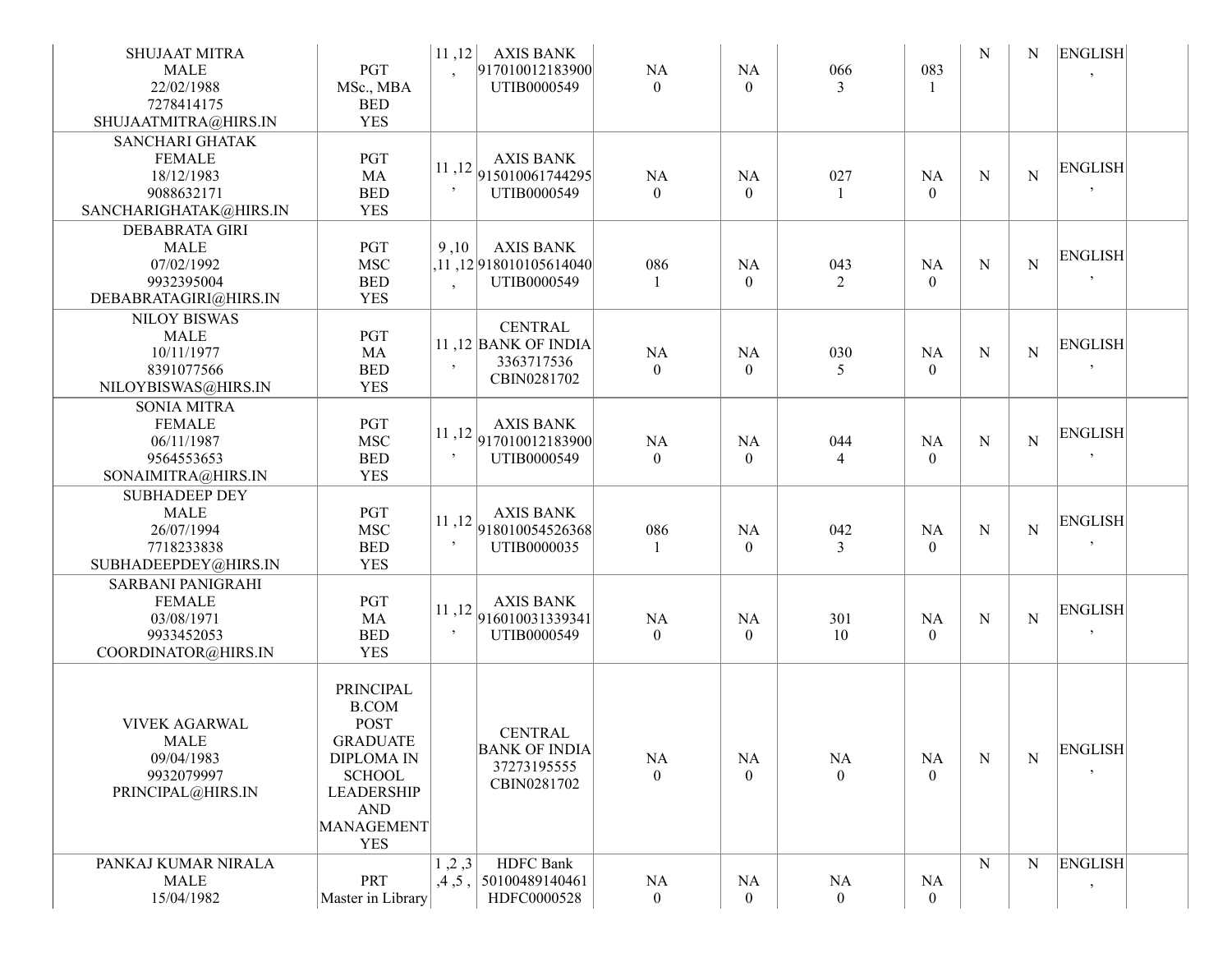| 7082007746<br>pankajnirala@hirs.in                                                                | Science<br>NA<br><b>YES</b>                                                 |                          |                                                            |                               |                             |                               |                               |             |                |                           |
|---------------------------------------------------------------------------------------------------|-----------------------------------------------------------------------------|--------------------------|------------------------------------------------------------|-------------------------------|-----------------------------|-------------------------------|-------------------------------|-------------|----------------|---------------------------|
| <b>NOEL BISWAS</b><br><b>FEMALE</b><br>24/09/1982<br>9775285622<br>noelbiswas@hirs.in             | PRT<br>Graduate<br>NA<br><b>YES</b>                                         | 1, 2, 3<br>,4,5,         | Central Bank of<br>India<br>3963064854<br>CBI90281702      | <b>NA</b><br>$\theta$         | <b>NA</b><br>$\theta$       | NA<br>$\mathbf{0}$            | <b>NA</b><br>$\theta$         | ${\bf N}$   | $\overline{N}$ | <b>ENGLISH</b><br>$\,$    |
| PRIYANKAR ROY<br><b>MALE</b><br>27/05/1988<br>9434687653<br>priyankarroy@hirs.in                  | PRT<br>MSc.<br>B.Ed.<br><b>YES</b>                                          | 1, 2, 3<br>$,4$ ,<br>5 , | Axis Bank<br>921010014594282<br>UTIB0000035                | <b>NA</b><br>$\overline{0}$   | <b>NA</b><br>$\overline{0}$ | NA<br>$\mathbf{0}$            | <b>NA</b><br>$\theta$         | $\mathbf N$ | N              | <b>ENGLISH</b><br>$\,$    |
| Belina Lepcha Youngma<br><b>FEMALE</b><br>01/04/1990<br>7063303725<br>belinalepchayoungmu@hirs.in | PRT<br>Graduate<br>D.ELED<br><b>YES</b>                                     | 2,3,4<br>, 5,            | Axis Bank<br>921010014594321<br>UTIB0000035                | <b>NA</b><br>$\boldsymbol{0}$ | <b>NA</b><br>$\overline{0}$ | NA<br>$\boldsymbol{0}$        | <b>NA</b><br>$\overline{0}$   | ${\bf N}$   | $\overline{N}$ | <b>ENGLISH</b><br>$\cdot$ |
| <b>BINISHA PUN</b><br><b>FEMALE</b><br>27/11/1991<br>9775866477<br>binishapun@hirs.in             | PRT<br>B.A.<br>B.EL.Ed.<br><b>YES</b>                                       | 1, 2, 3<br>,4,           | Indian overseas<br>bank<br>345701000006568<br>IOBA0003457  | <b>NA</b><br>$\theta$         | <b>NA</b><br>$\overline{0}$ | <b>NA</b><br>$\overline{0}$   | NA<br>$\overline{0}$          | ${\bf N}$   | $\overline{N}$ | <b>ENGLISH</b><br>$\,$    |
| Sajal Mondal<br><b>MALE</b><br>07/06/1989<br>7980114660<br>sajalmondal@hirs.in                    | PRT<br>Secondary School<br>Examination<br>Diploma in<br>Music<br><b>YES</b> | 1, 2, 3<br>$,4$ ,<br>5 , | Axis Bank<br>920010057173988<br>UTIB0001403                | NA<br>$\theta$                | <b>NA</b><br>$\theta$       | <b>NA</b><br>$\overline{0}$   | <b>NA</b><br>$\theta$         | ${\bf N}$   | $\overline{N}$ | <b>ENGLISH</b><br>$\cdot$ |
| <b>TSHERING Y SHERPA</b><br><b>FEMALE</b><br>19/10/1996<br>8145145969<br>TSHERINGYSHERPA@HIRS.IN  | PRT<br><b>BA</b><br><b>BED</b><br><b>YES</b>                                |                          | <b>AXIS BANK</b><br>1, 2,  919010003485660 <br>UTIB0001403 | <b>NA</b><br>$\overline{0}$   | <b>NA</b><br>$\overline{0}$ | <b>NA</b><br>$\boldsymbol{0}$ | <b>NA</b><br>$\overline{0}$   | N           | $\overline{N}$ | <b>ENGLISH</b><br>$\cdot$ |
| LUCIA CHETRI<br><b>FEMALE</b><br>24/03/1989<br>7063677604<br>LUCIACHETRI@HIRS.IN                  | PRT<br>MA<br><b>DELED</b><br>YES                                            | 1, 2, 3<br>$\,$          | <b>AXIS BANK</b><br>918010106297985<br>UTIB0000549         | <b>NA</b><br>$\boldsymbol{0}$ | <b>NA</b><br>$\overline{0}$ | <b>NA</b><br>$\mathbf{0}$     | <b>NA</b><br>$\boldsymbol{0}$ | N           | N              | <b>ENGLISH</b><br>$\cdot$ |
| MOHAMMAD GULAM RASUL<br>MALE<br>05/01/1978<br>8116630326<br>GULAMRASUL@HIRS.IN                    | <b>PRT</b><br>BA<br><b>BED</b><br><b>YES</b>                                | 1, 2, 3<br>,4,5,         | <b>AXIS BANK</b><br>916010031339040<br>UTIB0000549         | NA<br>$\overline{0}$          | <b>NA</b><br>$\overline{0}$ | NA<br>$\overline{0}$          | NA<br>$\overline{0}$          | $\mathbf N$ | $\mathbf N$    | <b>ENGLISH</b><br>$\,$    |
| RUPALI SAHA<br><b>FEMALE</b><br>11/11/1975                                                        | PRT<br>MA                                                                   | 1, 2, 3                  | <b>CENTRAL</b><br>$,4,5$ , BANK OF INDIA                   | NA<br>$\overline{0}$          | NA<br>$\overline{0}$        | NA<br>$\overline{0}$          | NA<br>$\overline{0}$          | N           | N              | <b>ENGLISH</b><br>$\cdot$ |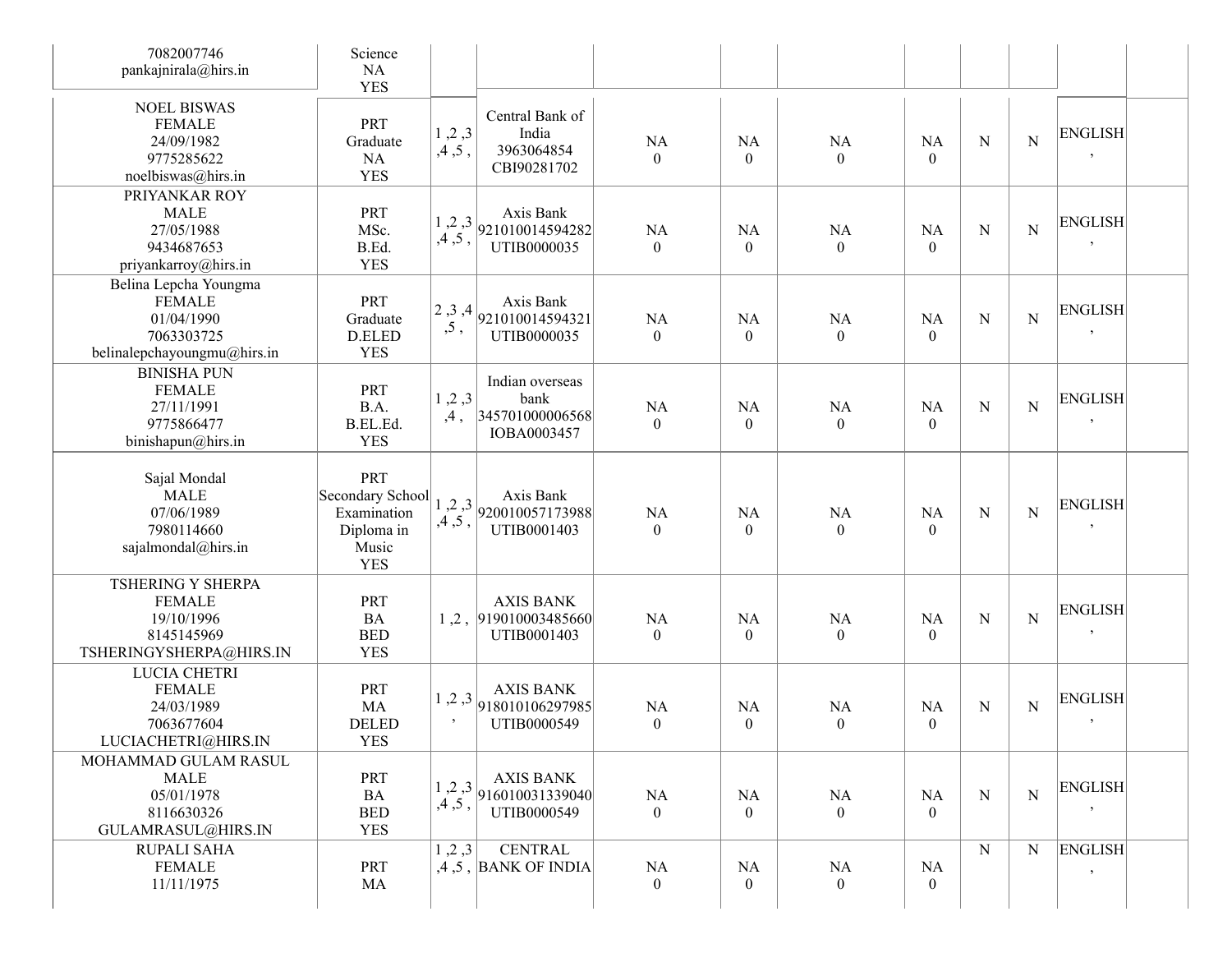| 9733334469<br>RUPALISAHA@HIRS.IN                                                        | <b>DIPLOMA IN</b><br><b>COMPUTER</b><br><b>SCIENCE</b><br><b>YES</b>                                    |                   | 2103513310<br>CBIN0281702                                                                |                             |                             |                            |                             |           |             |                           |
|-----------------------------------------------------------------------------------------|---------------------------------------------------------------------------------------------------------|-------------------|------------------------------------------------------------------------------------------|-----------------------------|-----------------------------|----------------------------|-----------------------------|-----------|-------------|---------------------------|
| <b>ANKITA DEY</b><br><b>FEMALE</b><br>26/06/1996<br>9564322779<br>ankitadey@hirs.in     | PRT<br>M.A.<br>B.Ed.<br><b>YES</b>                                                                      | 1, 2, 3<br>,4,5,  | <b>AXIS</b><br>918010054526368<br>UTIB0000035                                            | NA<br>$\theta$              | NA<br>$\theta$              | NA<br>$\theta$             | <b>NA</b><br>$\theta$       | N         | $\mathbf N$ | <b>ENGLISH</b><br>$\cdot$ |
| <b>SUJOY MALAKAR</b><br><b>MALE</b><br>04/07/1983<br>9064214193<br>sujoymalakar@hirs.in | PRT<br>B.FA.<br>MFA.<br><b>YES</b>                                                                      | KG, 1<br>, 5,     | <b>AXIS</b><br>,2,3,4 919010072675553 <br>UTIB0000035                                    | <b>NA</b><br>$\overline{0}$ | <b>NA</b><br>$\overline{0}$ | NA<br>$\overline{0}$       | <b>NA</b><br>$\overline{0}$ | N         | $\mathbf N$ | <b>ENGLISH</b><br>$\cdot$ |
| <b>BANASREE ROY</b><br><b>FEMALE</b><br>03/04/1987<br>9800008228<br>INFO@HIRS.IN        | <b>SPECIAL</b><br><b>EDUCATOR</b><br><b>BA</b><br><b>D.ED SPECIAL</b><br><b>EDUCATION</b><br><b>YES</b> | 1, 2, 3<br>,4,5,  | <b>AXIS BANK</b><br>91609001335325<br>UTIB0000549                                        | NA<br>$\theta$              | NA<br>$\theta$              | NA<br>$\theta$             | <b>NA</b><br>$\overline{0}$ | N         | $\mathbf N$ | <b>ENGLISH</b><br>$\cdot$ |
| <b>SHALOO RAI</b><br><b>FEMALE</b><br>13/08/1989<br>78246784<br>seniormaster@hirs.in    | <b>TGT</b><br>MA<br><b>BED</b><br><b>YES</b>                                                            | 6, 7, 8<br>,9,10, | <b>AXIS BANK</b><br>915010061743946<br>UTIB0000549                                       | 184                         | <b>NA</b><br>$\theta$       | NA<br>$\overline{0}$       | <b>NA</b><br>$\overline{0}$ | N         | $\mathbf N$ | <b>ENGLISH</b><br>$\cdot$ |
| Sunil Kumar Gupta<br><b>MALE</b><br>05/04/1990<br>9641158838<br>sunilkumargupta@hirs.in | <b>TGT</b><br>M.Teach<br>B.Ed.<br><b>YES</b>                                                            | 6, 7, 8<br>,10,   | <b>IDBI</b> Bank<br>7047835684<br><b>IDIB000S799</b>                                     | 041<br>-1                   | <b>NA</b><br>$\theta$       | NA<br>$\overline{0}$       | <b>NA</b><br>$\theta$       | N         | $\mathbf N$ | <b>ENGLISH</b><br>$\,$    |
| ALI MOHAMMAD<br><b>MALE</b><br>26/04/1978<br>9332931899<br>ALIMOHAMMAD@HIRS.IN          | <b>TGT</b><br>MA<br><b>BED</b><br><b>YES</b>                                                            |                   | <b>AXIS BANK</b><br>9, 10, 916010031339325<br>UTIB0000549                                | 002<br>10                   | <b>NA</b><br>$\overline{0}$ | $\rm NA$<br>$\overline{0}$ | <b>NA</b><br>$\overline{0}$ | N         | $\mathbf N$ | <b>ENGLISH</b><br>$\,$    |
| <b>MAFIDAR ALI</b><br><b>MALE</b><br>29/01/1989<br>9800015520<br>MAFIDARALI@HIRS.IN     | <b>TGT</b><br>MA<br><b>BED</b><br><b>YES</b>                                                            | 6,7,8<br>.9.10.   | <b>AXIS BANK</b><br>915010061743959<br>UTIB0000549                                       | 005<br>5                    | NA<br>$\theta$              | NA<br>$\bf{0}$             | <b>NA</b><br>$\theta$       | N         | ${\bf N}$   | <b>ENGLISH</b>            |
| <b>RATUL SARKAR</b><br>MALE<br>04/06/1989<br>8335826836<br>RATULSARKAR@HIRS.IN          | <b>TGT</b><br><b>MSC</b><br><b>BED</b><br><b>YES</b>                                                    | ,9,10,            | AXIS BANK<br>$\left  \frac{6}{2}, \frac{7}{2}, 8 \right  917010012178335$<br>UTIB0000549 | 087<br>4                    | NA<br>$\overline{0}$        | NA<br>$\overline{0}$       | NA<br>$\overline{0}$        | N         | $\mathbf N$ | <b>ENGLISH</b><br>$\,$    |
| SANCHA MAYA RAI<br><b>FEMALE</b>                                                        | <b>TGT</b>                                                                                              | 6, 7, 8           | <b>AXIS BANK</b><br>,9,10,918010054526300                                                | 086                         | NA                          | NA                         | NA                          | ${\bf N}$ | ${\bf N}$   | <b>ENGLISH</b><br>$\,$    |